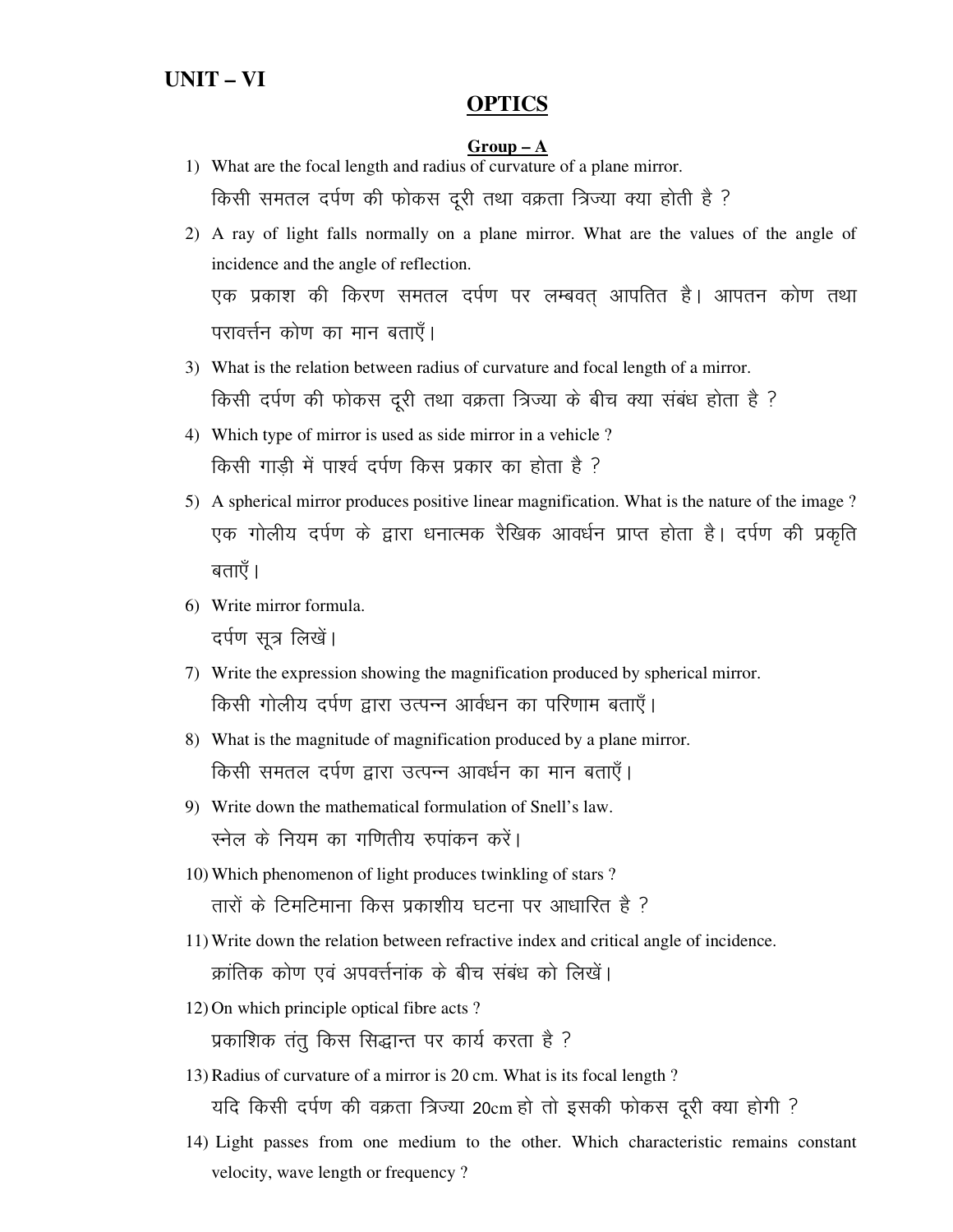प्रकाश के एक माध्यम से दूसरे माध्यम में जाने पर कौन—सा पारिश्रमिक गूण नहीं बदलता है ? – वेग, तरंगदैर्ध्य अथवा आवृत्ति ।

- 15) Power of a lens is +ve. Write the nature of the lens. किसी लेन्स की क्षमता धनात्मक है। इसकी प्रकृति बताएँ।
- 16) Write down the S.I. unit of power of lens.

लेन्स की क्षमता का S.I. मात्रक बताएँ।

- 17) Power of a lens is 4D. what is the focal length of the lens. किसी लेन्स की क्षमता 4D हो तो इसकी फोकस दूरी क्या होगी ?
- 18) Write down the thin lens formula.

किसी पतले लेन्स के लिए सूत्र लिखें।

- 19) Write down the lens maker's formula लेन्स निर्माता का सत्र लिखें।
- 20) What happens to the power of a lens when it is immersed in water. जब किसी लेन्स को पानी में डूबाया जाता है तो इसकी क्षमता में क्या परिवर्तन होता है?
- 21) Two lens of focal lengths f1 and f2 one place co axial in contact. Write down the expression for equivalent focal length. f1 तथा f2 फोकस दूरी के दो लेन्स समाक्षीय रुप से सम्पर्क में है। तुल्य फोकस दूरी के लिए व्यंजक लिखें।
- 22) Refractive index of a medium is  $\sqrt{2}$ . What is the value of critical angle for it? यदि किसी माध्यम का अपवर्तनांक √2 हो तो इसके लिए क्रांतिक कोण कितना होगा ?
- 23) Critical angle for a medium is  $45^\circ$ . what is the value refractive index of the medium relative to air ?

यदि क्रांतिक कोण की माप 45° हो तो माध्यम के अपवर्त्तनांक का मान बताएँ।

- 24) Which colour of light gets deviated the most when sunlight passes through a prism ? जब सूर्य का प्रकाश किसी प्रिज्म से होकर गुजरता है तो किस वर्ण के प्रकाश का विचलन महत्तम होता है  $\overline{?}$
- 25) Which colour of light is used as danger signal ? खतरे के संकेत के लिए किस वर्ण का प्रकाश उपयुक्त होता है ?
- 26) Which colour of light in visible region gets scattered the most when passes through air ? हवा से गुजरने पर दृश्यक्षेत्र के किस वर्ण के प्रकाश विकीर्णन सबसे ज्यादा होता है ?
- 27) What is the least distance of distinct vision for healthy human eye ?

किसी स्वस्थ्य मानव नेत्र के लिए स्पष्ट दृष्टि की अल्पतम दूरी का मान क्या होता है ? 28) Which types of lens is used to correct myopia ?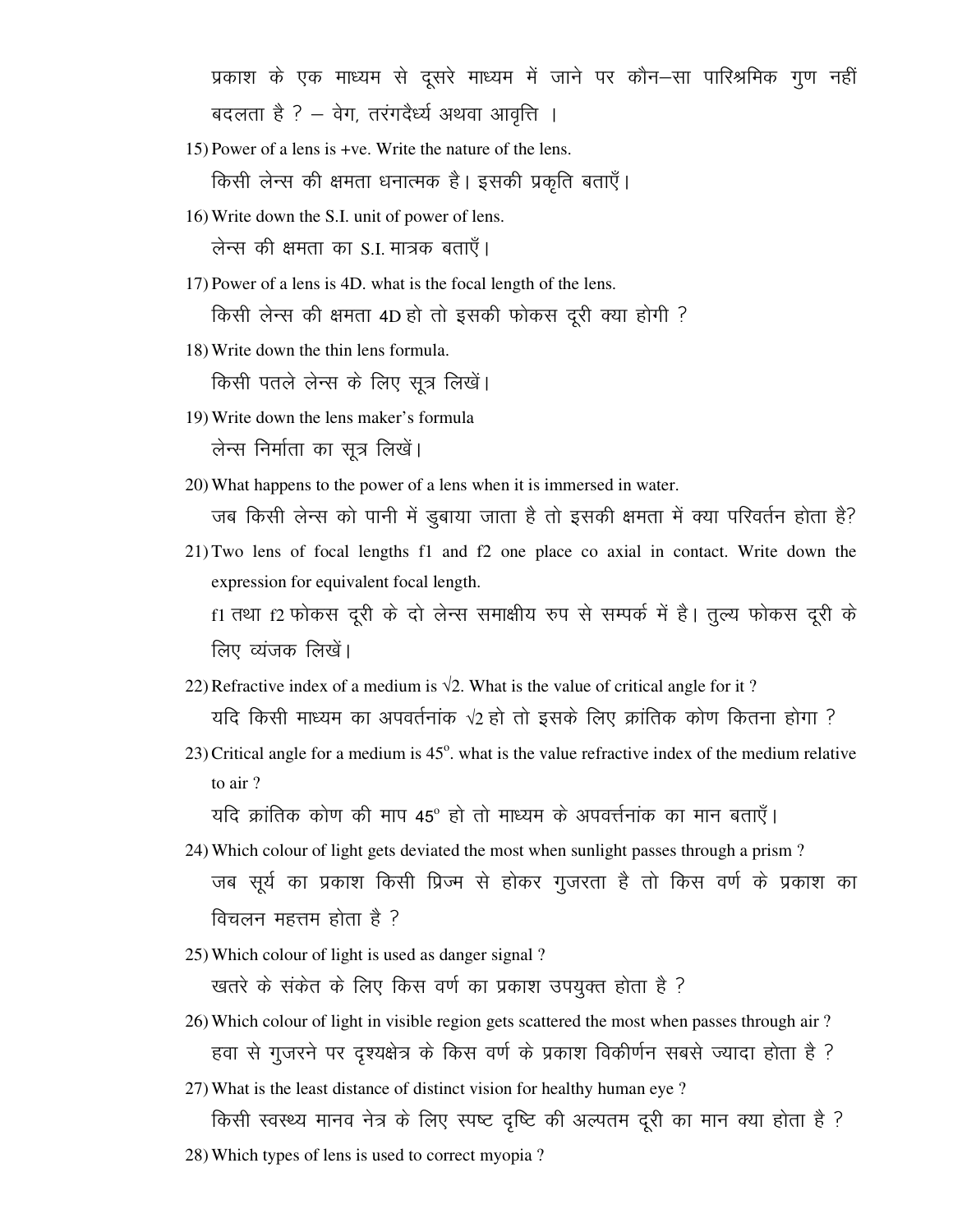निकट दृष्टि दोष के निवारण हेतू किस प्रकार के लेन्स का उपयोग किया जाता है ?

29) Which types of lens is used to correct hyper metropia ?

दूर दृष्टि दोष के निवारण हेतू किस प्रकार के लेन्स का उपयोग अपेक्षित है ?

30) What happens to the fringe width when separation between two slits in Young's double slit experiment is increased ?

यंग के द्विझिरी प्रयोग में दोनों झिरीयों के बीच की दूरी बढ़ाने से फ्रिंज की चौड़ाई पर क्या प्रभाव पडता है ?

31) What happens to the fringe width when distance between slits and screen in Young's double slit experiment is increased ? यंग के द्विझिरी प्रयोग में झिरी तथा परदे के बीच की दूरी बढ़ाने से फ्रिंज की चौड़ाई पर

क्या प्रभाव पडता है ?

- 32) What is the relation between the width of dark fringes and the width of bright fringes in Young's double slit experiment ? यंग की द्विझिरी प्रयोग में काली तथा सफेद धारियों की चौडाई के बीच क्या संबंध होता हे ?
- 33) What is the approximate relation between the width of central maximum and the width of secondary maxima in diffraction due to single slit ? किसी एकल छिद्र से प्रकाश के विवर्त्तन की स्थिति में केन्द्रीय उच्चिष्ठ तथा द्वितीयक उच्चिष्ठ की चौडाईयों के बीच आसन्न संबंध क्या है ?
- 34) Polarisation of light confirms about which nature of light waves. प्रकाश के ध्रुवण से प्रकाश तरंग की किस प्रकृति का पता चलती है ?
- 35) Polarisation angle for a medium is  $60^\circ$ . What is the refractive index of the medium ? किसी माध्यम का ध्रुवण कोण 60º है तो इसका अपवर्त्तनांक कितना होगा ?

### Group – B (02 marks each)

- 1) What are the conditions for total internal reflection ? पूर्ण आन्तरिक परावर्त्तन के लिए क्या प्रतिबन्ध है ?
- 2) Why does sky appear blue ? आकाश नीला क्यों दिखाई देता है ?
- 3) Define power of lens. Give its S.I. units. लेन्स की क्षमता की परिभाषा दें तथा इसका S.I. मात्रक बताएँ।
- 4) A convex lens of focal length 20 cm and a concave lens of focal length 10 cm are placed in contact. Find the equivalent focal length.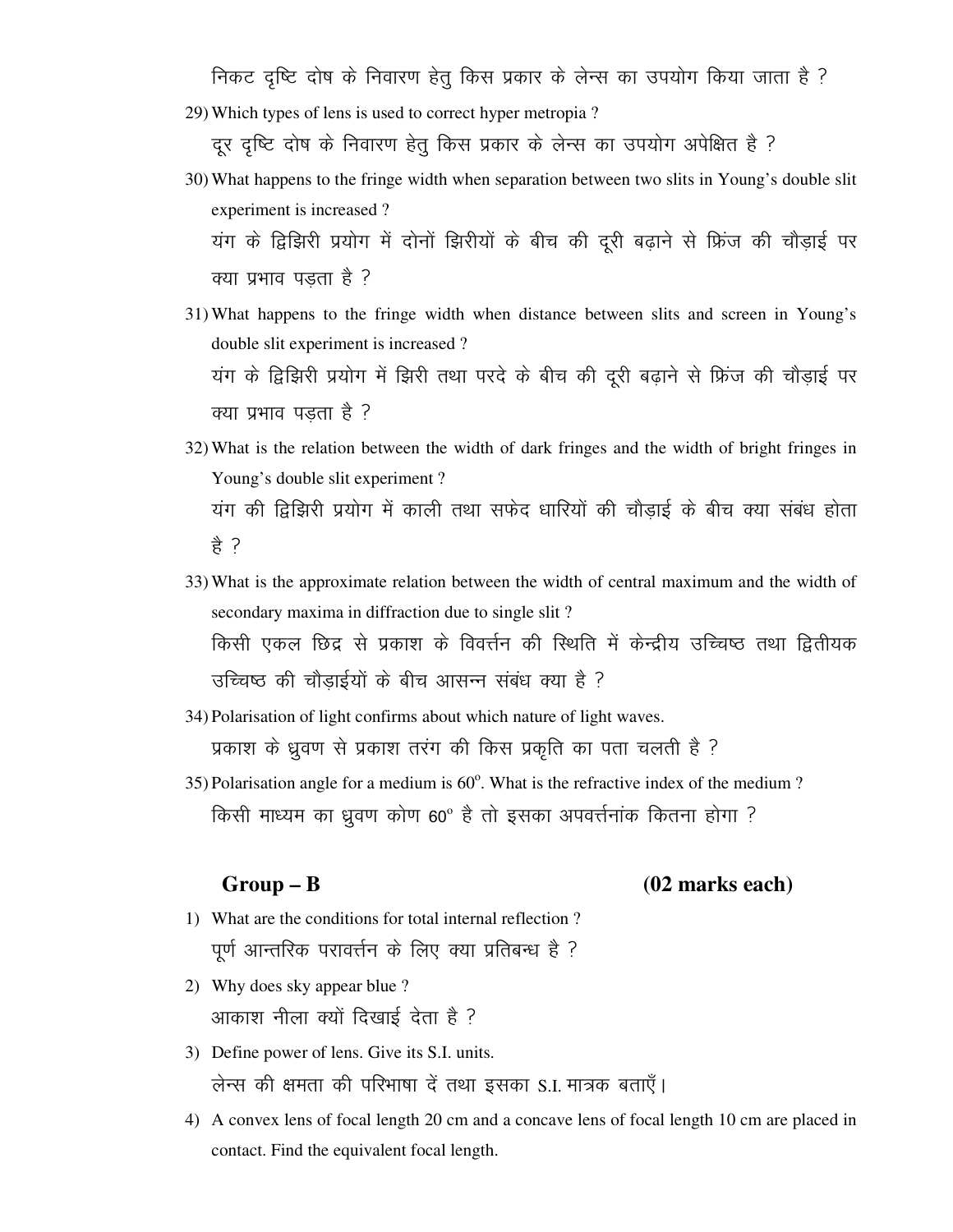20cm फोकस दूरी का उत्तल लेन्स तथा 10cm फोकस दूरी का अवतल लेन्स सम्पर्क में है। तुल्य फोकस दूरी बताएँ।

- 5) Define angular dispersion and dispersive power. कोणीय विक्षेपण तथा विक्षेपण क्षमता परिभाषित करें।
- 6) What are Fresnel and Fraunhoffer class of diffraction. फ्रेनेल तथा फ्रॉनहॉफर के विवर्त्तन वर्ग क्या हैं ?
- 7) State and explain Huygen's principle. हाइगेन के सिद्धान्त का उल्लेख तथा व्याख्या करें।
- 8) What do you mean by scattering of light? प्रकाश के विकीर्णन से क्या समझते हैं ?
- 9) Discuss the red colour of sun during sunrise and sunset. सूर्यादय तथा सूर्यास्त के समय सूर्य के लाल रंग की व्याख्या करें।

#### $Group-C$ (03 marks each)

1) Define critical angle and total internal reflection. Derive relation between critical angle and refractive index.

```
पूर्ण आन्तरिक परावर्त्तन तथा क्रांतिक कोण की परिभाषा दें।
```
2) What do you mean by minimum deviation. Obtain expression for refractive index of a prism.

प्रकाश किरण के न्यूनतम विचलन से आप क्या समझते हैं ? किसी प्रिज्म के वर्त्तनांक के लिए सूत्र प्रतिपादित करें।

$$
\mu = \frac{\sin(A + \delta m)/2}{\sin A/2}
$$

- 3) State Brewster's law, obtain relation between polarizing angle & refractive index. ब्रस्टर का नियम बताएँ तथा ध्रुवण कोण एवं वर्त्तनांक के बीच संबंध स्थापित करें।
- 4) Obtain the law of reflection on the basis of Huygen's principles. हाइगेन के सिद्धान्त के आधार पर प्रकाश के परावर्त्तन का नियम प्राप्त करें।
- 5) Obtain the law of refraction on the basis of Huygen's principles. हाइगेन के सिद्धान्त के आधार प्रकाश के अपवर्त्तन का नियम प्राप्त करें।
- 6) Obtain expression for the width of central maximum diffraction due to a single slit. किसी एकल छिद्र द्वारा विवर्त्तन में केन्द्रीय उच्चिष्ठ की चौड़ाई के लिए व्यंजक प्राप्त करें ।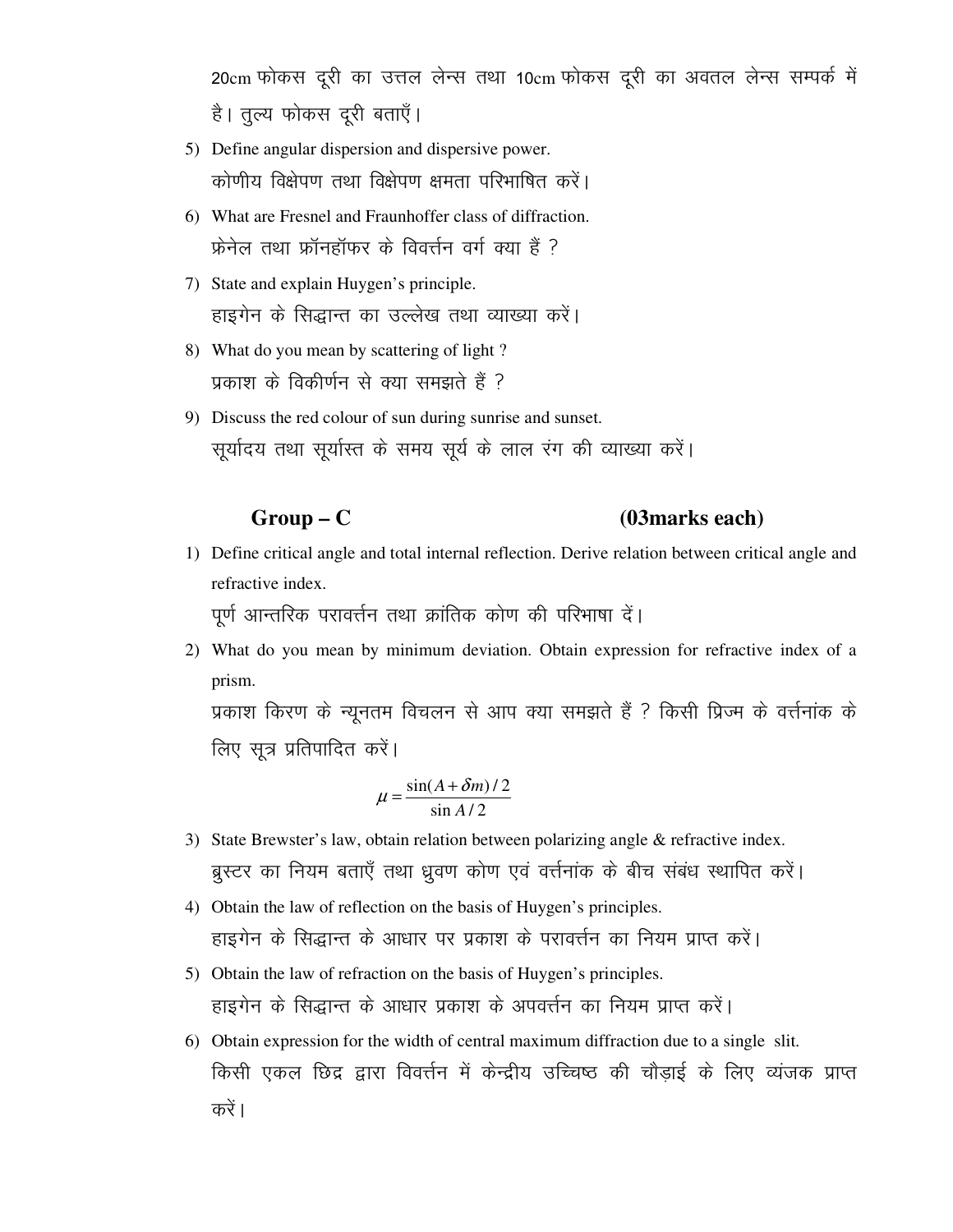7) What do you mean by limit of resolution and resolving power. Write down the limit of resolution and resolving power of an astronomical telescope. How can we increase the resolving power of telescope.

विभेदन सीमा तथा विभेदन क्षमता से क्या तात्पर्य है ? किसी खगोलीय दूरदर्शी की विभेदन सीमा तथा विभेदन क्षमता का उल्लेख करें। दूरदर्शी की विभेदन क्षमता में वृद्धि  $\phi$ केसे की जा सकती है ?

- 8) Write down the limit of resolution and resolving power of a microscope. What happens to the resolving power of microscope when a transparent medium is inserted between the objective and the object and when wavelength of light used is decreased. विभेदन सीमा तथा सूक्ष्मदर्शी की विभेदन क्षमता का उल्लेख करें। वस्तु लेन्स तथा वस्तु के बीच एक पारदर्शक माध्यम रखने का तथा उपयोग में लाये जानेवाले प्रकाश की तरंग लम्बाई घटाने का सूक्ष्मदर्शी की विभेदन क्षमता पर क्या प्रभाव होता है ?
- 9) A lens made of glass of refractive index 3/2 has focal length 20 cm in air. Calculate the focal length and power of the lens when it is immersed in water having refractive index 4/3. किसी लेन्स का अपवर्त्तनांक 3/2 है तथा इसकी फोकस दूरी हवा में 20cm है। यदि इसे पानी (वर्त्तनांक=4 / 3) में डुबाया जाय तो इसकी फोकस दूरी तथा क्षमता की गणना करें ।
- 10) A myopic person can see up to 2m. calculate the power of the lens used to correct it. निकट दृष्टि दोष से पीड़ित कोई व्यक्ति 2m तक स्पष्ट देख सकता है। इस दोष के निवारण हेतू आवश्यक लेन्स की क्षमता की गणना करें।

# **Group – D (05 marks each)**

1) Obtain relation  $\frac{\mu_2}{\mu_1} - \frac{\mu_1}{\mu_2} = \frac{\mu_2}{\mu_1}$ *v u R*  $\frac{\mu_2}{\mu_1} = \frac{\mu_2 - \mu_1}{\mu_2}$  when light refracts at convex spherical surface with neat ray diagram.

वक्र सतह पर अपवर्त्तन के लिए, स्वच्छ चित्र के साथ निम्न सूत्र की स्थापना करें।

$$
\frac{\mu_2}{v} - \frac{\mu_1}{u} = \frac{\mu_2 - \mu_1}{R}
$$

- 2) Obtain lens maker's formula  $\frac{1}{c} = \frac{\mu_2}{2}$ 1  $1/\sqrt{1}$  '2  $\frac{1}{c} = \frac{\mu_2}{1} - 1 \left( \frac{1}{1} - \frac{1}{1} \right)$  $f \cup \mu_{1} \cup \mu_{1}$  *r*  $\mu$  $\mu_{\scriptscriptstyle \text{I}}$  $\left(\begin{array}{cc} u_2 \end{array}\right)$   $\left(1 \begin{array}{cc} 1 \end{array}\right)$  $=\left(\frac{\mu_2}{\mu_1}-1\right)\left(\frac{1}{r_1}-\frac{1}{r_2}\right)$  with neat ray diagram.
	- लेन्स निर्माता का सूत्र :  $\frac{1}{c}$  = $\frac{\mu_2}{\mu_3}$ 1  $1/\sqrt{1}$  '2  $\frac{1}{c} = \frac{\mu_2}{1} - 1 \left( \frac{1}{1} - \frac{1}{1} \right)$  $f \cup \mu_1 \cup \mu_1$  *r*  $\mu$  $\mu_{\scriptscriptstyle \text{I}}$  $\left(\begin{array}{cc} u_{2} & \end{array}\right)\left(1 & 1\right)$  $=\left(\frac{\mu_2}{\mu_1}-1\right)\left(\frac{1}{r_1}-\frac{1}{r_2}\right)$ स्थापित करें।